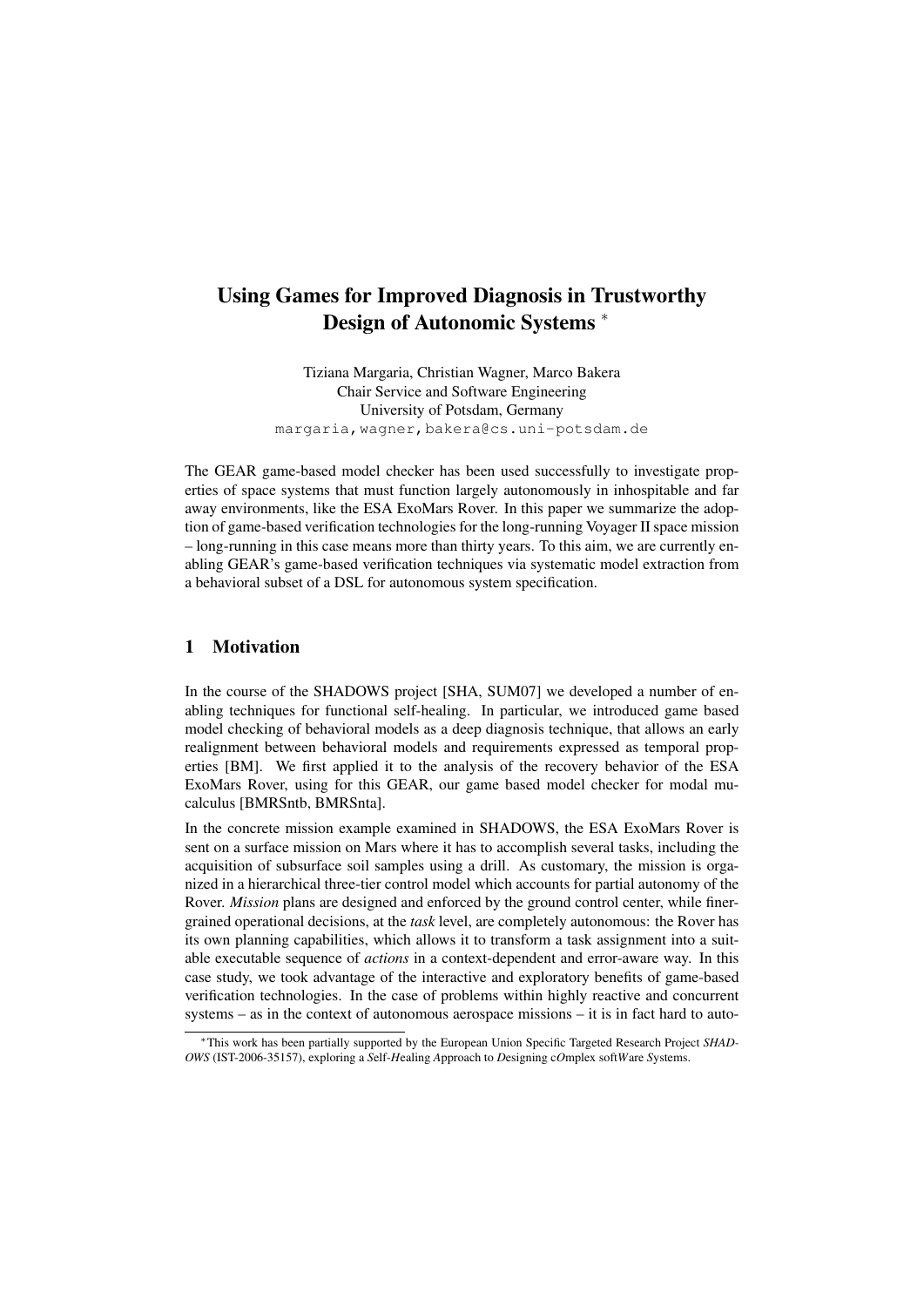matically find recovery mechanisms to overcome these problems. Even for human system developers it is non-trivial to completely understand the nature of a problem if mismatches between the behavioral specification and the system implementation occur. This is where games provide an added value over traditional model checking.

The weak point was however the lack of a link to an adequate, formal description of the Rover's behavior. We derived our models and properties from the literature (textual descriptions and previous studies) [BJK04, Kap05], while for a stringent demonstration of the techniques and for a validation of the underlying SHADOWS methodology it would have been advantageous to start from real models. This is now the case for the Voyager case study.

### 2 The NASA Voyager Mission

The NASA Voyager Mission started in 1977 and was designed for exploration of the outer planets of the Solar System. The twin spacecraft Voyager I and Voyager II are still now taking pictures of planets and their satellites in 800x800 pixel resolution, then radio-transmitting them to Earth. Voyager II has two on-board television cameras - one for wide-angle images and one for narrow-angle images - that record images in black and white. Each camera is equipped with a set of colour filters, which help images to be reconstructed as fully-colored ones. Voyager II uses radar-like microwave frequencies to send the stream of pixels towards the Earth. The signal suffers on this distance a 20 billion times attenuation [Bro89]. In [VH09], the mission is specified as an autonomic system composed of the Voyager II spacecraft, four antennas on Earth, and a Command Control Center, all specified as distinct autonomic elements.

We showed in  $[BWM^+]$  that we can link the behavioral modelling style of our techniques with ASSL [Vas08], a rich domain-specific language for the specification of autonomous systems, equipped with a formal semantics, and that we can easily and systematically translate (parts of) the specification of the Voyager's behavior into Service Logic Graphs (SLGs), thus enabling the application of self-healing technologies to the large class of autonomous systems describable in ASSL. The advantage of SLGs over other modelling styles is that they are closer to the field engineer's understanding, thus making advanced game-based diagnosis features accessible to non-experts in formal methods and models.

The translation of parts of an ASSL specification for autonomic systems into a behavioral model implies mapping the ASSL specific *self-management policy, action*, and *event* parts of the system's description to corresponding counterparts in a behavioral system model that is based on a Service Logic Graph. We applied this translation step to the Voyager II mission case study, opening up several options for verifying issues related to e.g. recovery issues. Having detected the absence of a recovery mechanism upon transmission error within the system specification, we can then leverage GEAR to fix this problem.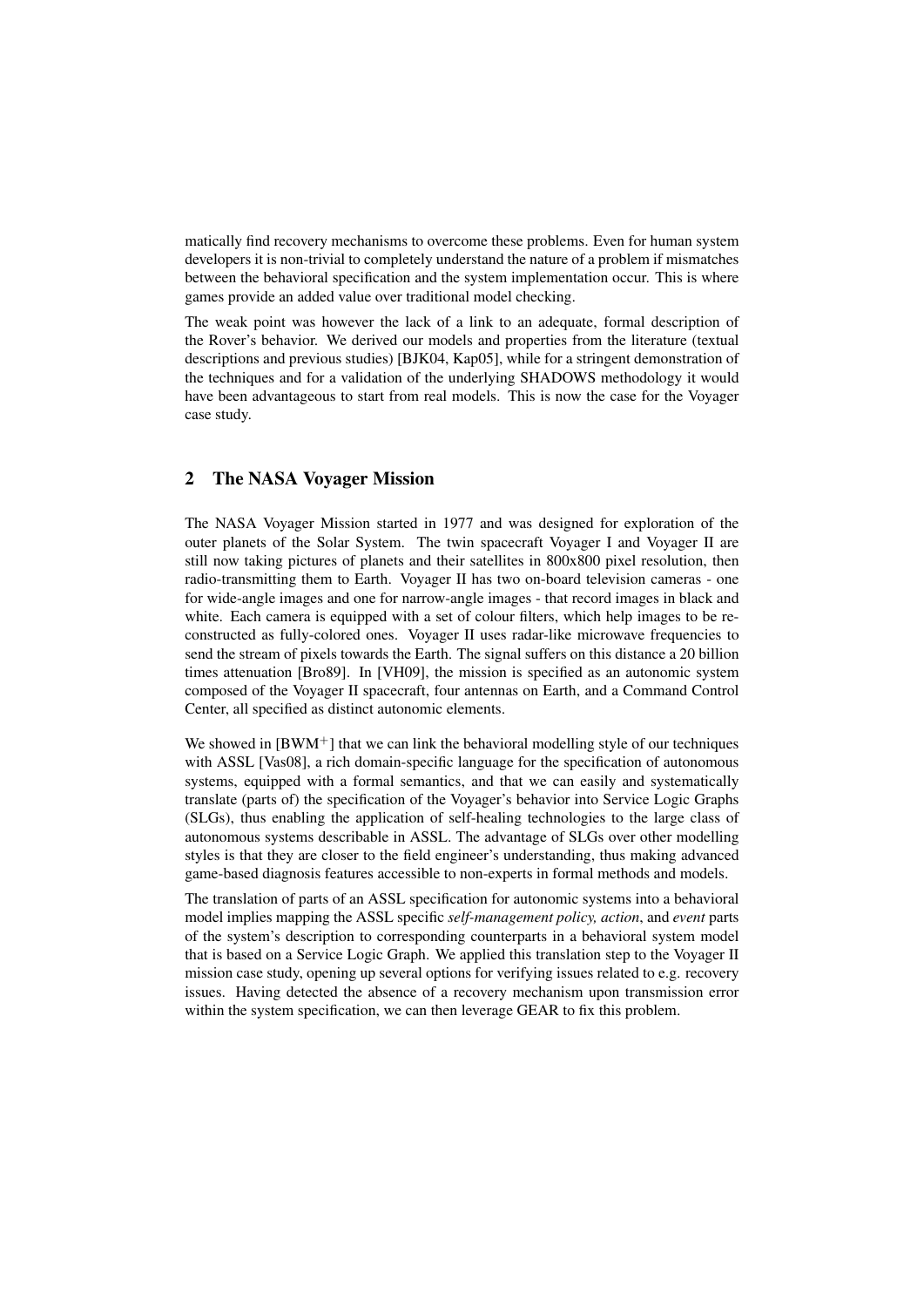

Figure 1: Behavioral model of the picture transmission process. Bottom right: a new error handling recovery mechanism.

## 3 Verifying the Voyager's Behavioral Model

Figure 1 contains the behavioral model of the Voyager II spacecraft. Note that the error handling graph at the right was not part of the original ASSL specification.

A simple verification issue that immediately emerges is whether the system includes an error-handling process whenever picture pixels are transmitted. This can be easily expressed in CTL [EJS93] as

```
AG(inProcessingPicturePixels \Rightarrow EF(errorHandling))
```
This formula can be interpreted as follows:

Wherever the system evolves to (the AG-part), whenever picture pixels are about to be processed (the atomic proposition inProcessingPicturePixels) it follows that the system has an option to evolve into an error-handling process (the EF(errorHandling)-part).

Since the original model of Figure1 does not support any kind of self-healing capabilities, this property does not hold.

Therefore, in a first attempt to reconcile model and property, we added an error-handling routine directly in the model. We slightly changed the design manually, by refining the sendImgPixelMsg action, originally atomic, to an entire routine. Now, if problems during the transmission process occur, the system tries to resend those picture pixels that were not transmitted correctly. If the problem still exists afterwards, the system is halted and needs manual interaction from ground control.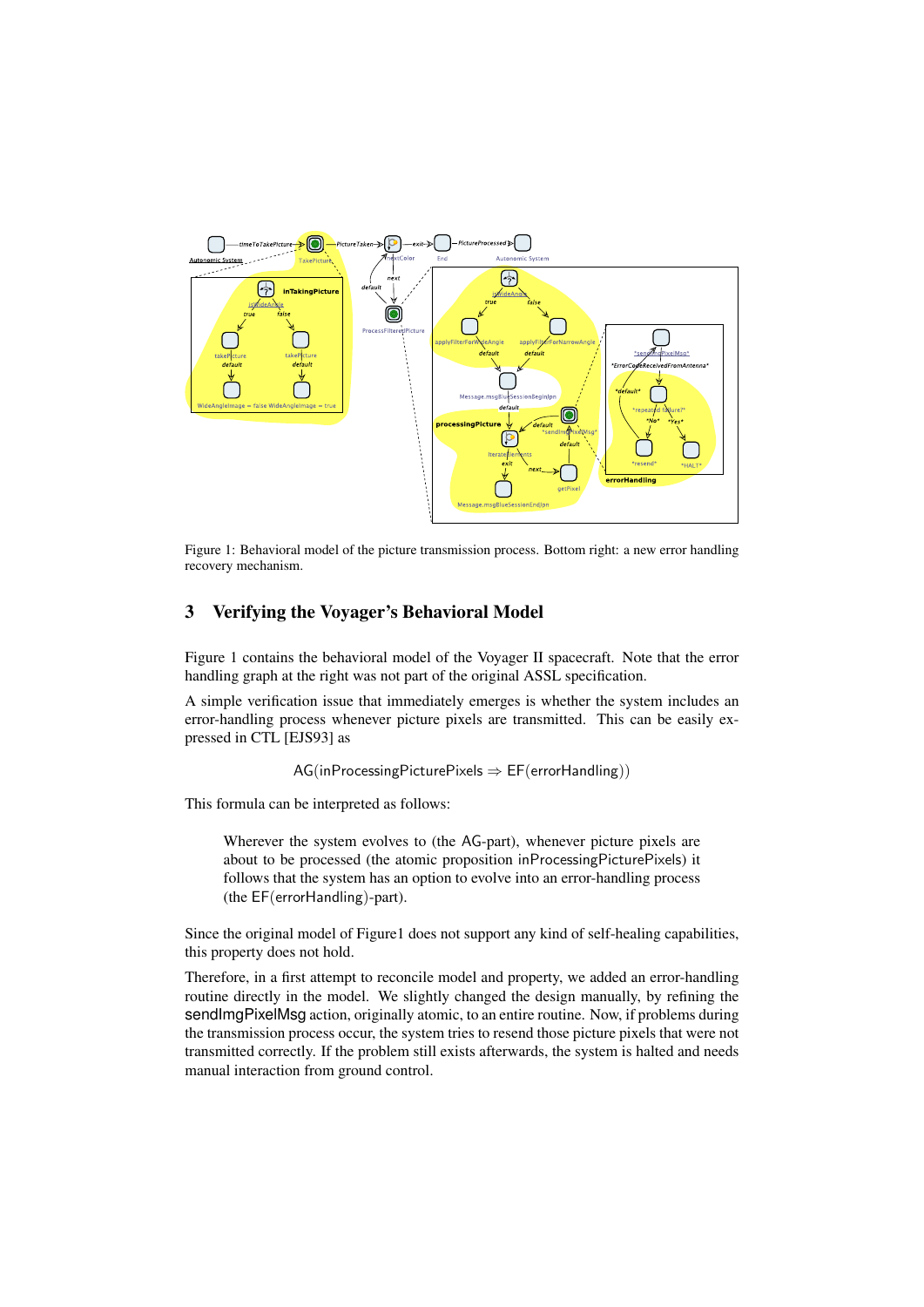## 4 Enabling Model based Self-healing

Within SHADOWS, we adopt a model-based approach, where models of desired software behavior direct the self-healing process. A game-based approach can do much more than just allowing the identification of the missing recovery mechanism in the original specification. Enabling this investigation for self-healing and self-healing enactment is our aim. A domain-dependent guidance also enables to pinpoint that part of the model which is best-suited for integration of recovery mechanisms. In particular we exploit the interactive character of game-based model checking to show how to discover an error, then localize, diagnose, and correct it. Design-time healing technologies that naturally emerge when dealing with self-adaptive systems, as in the context of the SHADOWS project, demand for a deeper insight of design-time faults to effectively identify and overcome them.

In general, model checking is used to decide whether an abstraction of a reactive system, modeled, e.g., using a transition system or a Kripke structure, satisfies a requirement, specified, e.g., using temporal logics. In the case of failure, typically error paths are provided as diagnostic information. This is unfortunately not possible as soon as branching-time properties are considered, as their violation cannot be explained in terms of paths. Rather, the diagnostic information has to be generalized to winning strategies of parity games. Parity games are played by two players, both having complete information. Go or Chess are examples of such games. They can be used for game-based model checking as introduced in [LS], which is available for the full modal  $\mu$ -calculus [Koz82] and thus also applicable to, e.g., CTL and CTL\*., which are expressible in  $\mu$ -calculus. In a parity game, the game graph derived from a model has game-graph nodes partitioned in two sets, one per player. Whenever the game reaches a game-graph node, the player who "owns" that game-graph node has to move to another game-graph node, otherwise he loses the game.

The use of models rather than code is already a significant step towards the understandability of the actual behavior's description to non programmers, like the engineers, in charge of designing a space module. This enables e.g. early discovery of misbehaviors, hazards, and ambiguities via design-time analysis. We strive to improve the diagnostic features making them as detailed as necessary yet as intuitive as possible.

For the Voyager mission, behavioural properties can be used to check for complete picture transmission to the four antennas in case of transmission interrupts. The verification process is able to assure at design time the application of all four color filters before picture transmission. It is also essential for the picture transmission to send closing notification signals of transmission endings to the antennas. These as well as other, more technical business rules can be endured on the design by the mentioned model checking techniques.

If problems occur in the verification task, an immediate result of the game-based algorithm of the model checker is an interactive counter-example. This counter-example both pinpoints the problem of the property mismatch and provides a strategy encoded into the counter-example to adapt and self-heal the system. In its display and interaction capabilities, GEAR [BMRSntb] is in fact tailored for use by engineers. Its rich user interface that allows engineers to interactively explore the problem space in a game-based way, and this way discover and pinpoint the problems in system design.